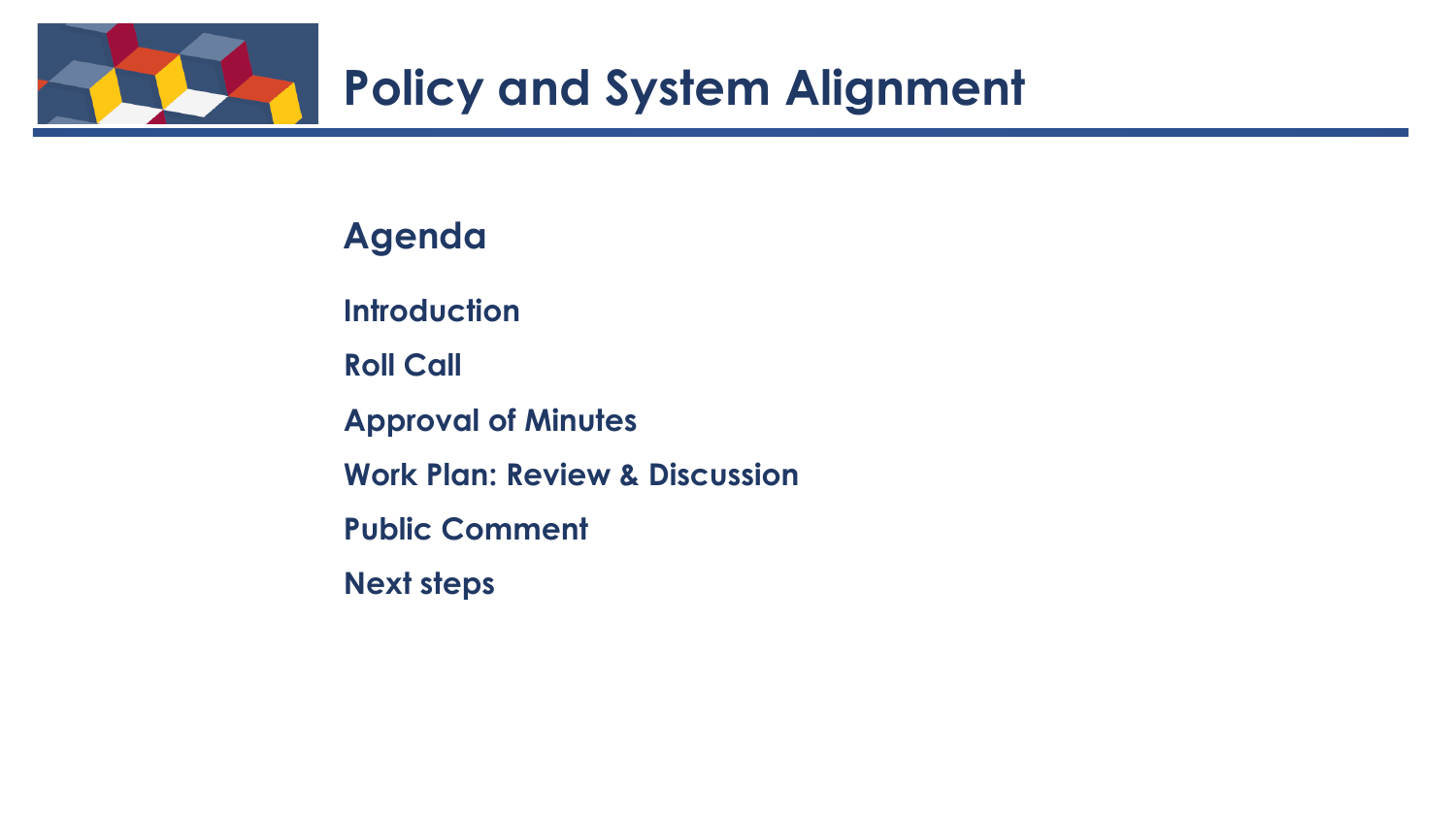

# **FLORIDA TALENT DEVELOPMENT COUNCIL**

## **Workgroup Meeting Minutes**

**Group 1: Policy and System Alignment** Tuesday, October 22 10:00 am – 11:30 am

### **Roll Call**

### **Members Present:**

Emily Sikes **Peter Ring** Adriane Grant Tara Goodman Art Hoelke Bob Ward Heather Reingold **Adrience Johnson** Bob O'Leary **Donna Wright** Tim Cerio

Chancellor Eric Hall, Workgroup Chair Executive Vice Chancellor Carrie Henderson

### **Others Present:**

- Kathleen Taylor
- Warren Davis
- Steve Collins for Mary Lazor
- Elisia Norton
- Zoraida Velasco
- Roy Sweatman

### **Department of Economic Opportunity Support Staff Present:**

- Katie Crofoot Liebert
- Nicole Duque
- Emilie Oglesby
- Monica Rutkowski
- Megan Moran
- Lorena Clark

#### **Introduction: Welcome, Roll Call and Approval of Minutes**

- Eric Hall gave opening remarks and called roll.
- Workgroup members approved the October 18, 2019 meeting minutes as presented.
- Eric Hall provided an overview of the agenda, statutory requirements, a recap of the first meeting on October 18, 2019 and discussed potential first steps. Eric Hall requested that everyone keep these items in mind and the role of the workgroup as they listened to the subsequent presentations.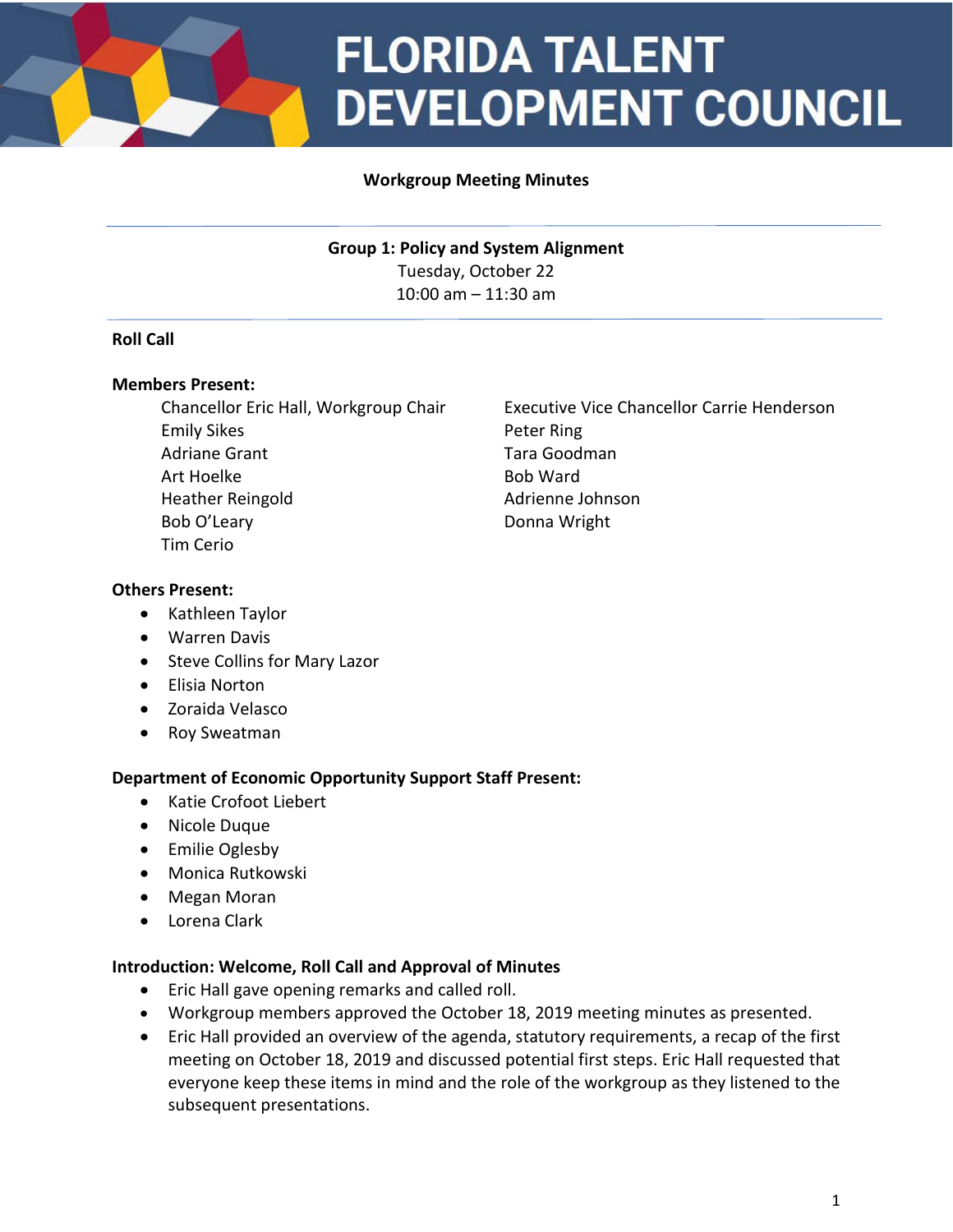# **FLORIDA TALENT DEVELOPMENT COUNCIL**

### **Presentations:**

- Kathleen Taylor, Bureau Chief, Division of Career and Adult Education, Florida Department of Education presented on Career and Technical Education in K-12.
- Adrienne Johnston, Chief, Bureau of Workforce Statistics & Economic Research, Florida Department of Economic Opportunity presented on Florida Measures of Labor Demand **(attached)**.
- Elisia Norton, Project Director, ApprenticeshipUSA, CareerSource Florida presented on Providing Business Talent Solutions Through Sector Strategy Partnerships.
- Zoraida Velasco, Vice President, External Affairs, FloridaMakes presented on Building the Talent Pipeline: Connecting Manufacturers with Workforce Partners.

### **Discussion**

- Review of the draft work plan.
- For Goal 1: Creating an inventory of program offerings across the state's delivery systems.
	- o Consider reviewing and including national data, universities' data and regional data.
	- o After the inventory is created, make it publicly available.
- For Goal 1: Establishing a strategy to examine the importing and exporting of talent (instate vs. out-of-state talent).
- For Goal 2: Creating an inventory of employment needs, including high-demand jobs.
- For Goal 3: A comprehensive crosswalk/matrix to examine program offerings and employment needs.
	- o While a lot of data and information needed for this crosswalk/matrix are available, data and information for emerging and new trends will not be available. How these items and more real-time feedback can be incorporated might be something the workgroup considers going forward.
	- o Consider including CareerSource Florida's sector strategies framework which presents an opportunity to enhance the work of Goal 3.
- For Goal 4: Connecting business/industry with postsecondary delivery systems.
	- o Analyze job placement rates of current programs.
	- o Consider creating a dashboard to publish data.
	- o Encourage employers and postsecondary institutions to participate in regional conversations about aligning program offerings with employer needs.
	- o Consider publishing best practices on educational partnerships.

# **Public Comment**:

Opened for public comment. No members of the public commented on the call.

# **Closing**

Eric Hall provided closing remarks, and the meeting was adjourned. The next meeting of this workgroup will take place on Tuesday, October 29, 2019 at 10:00 am.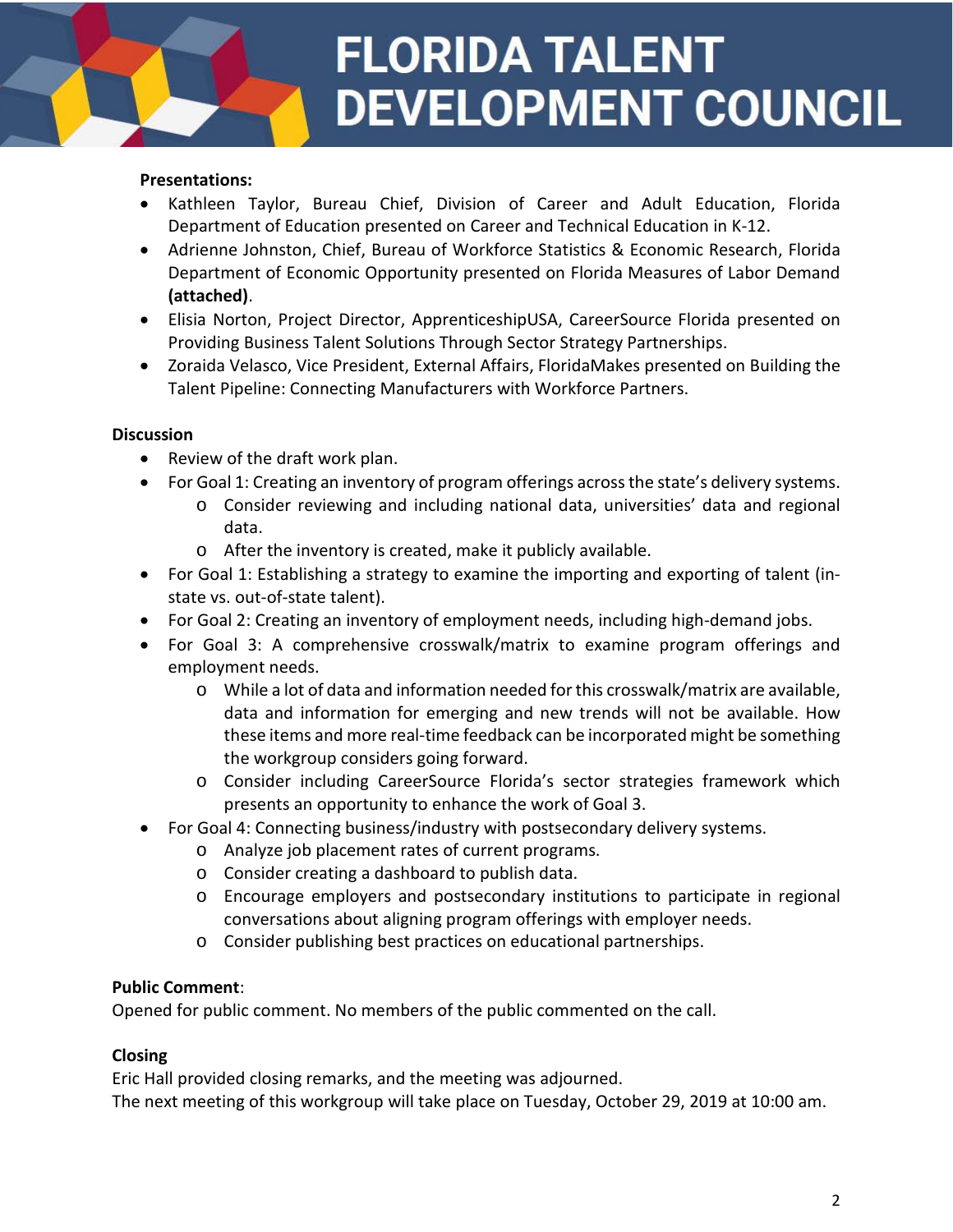# **Strategic Priority 1: Policy and System Alignment**

### **Statutory Requirement:**

(a) Identify Florida's fastest-growing industry sectors and the postsecondary credentials required for employment in those industries

(b) Assess whether postsecondary degrees, certificates, and other credentials awarded by Florida's postsecondary institutions align with high-demand employment needs and job placement rates.

| <b>Goals</b>                                                                                                                                     | Strategies - DRAFT 10/29/19                                                                                                                                                                                                                      |  |  |  |  |
|--------------------------------------------------------------------------------------------------------------------------------------------------|--------------------------------------------------------------------------------------------------------------------------------------------------------------------------------------------------------------------------------------------------|--|--|--|--|
| PSA 1. Identify the postsecondary<br>degrees, certificates, and other<br>credentials awarded by Florida's<br>postsecondary institutions          | PSA 1.1. Identify postsecondary program offerings across district postsecondary, Florida College System, State University<br>System, Independent Colleges and Universities of Florida, and the Commission for Independent Education              |  |  |  |  |
|                                                                                                                                                  | PSA 1.2. Collect data on program offerings for postsecondary institutions through the Integrated Postsecondary Education<br>Data Set (IPEDS), existing reporting systems or institutions, such as data on enrollment counts, completions counts, |  |  |  |  |
|                                                                                                                                                  | location of institution and key student outcome measures, which include job placement rates                                                                                                                                                      |  |  |  |  |
|                                                                                                                                                  | PSA 1.3. Using information collected through PSA 1.1 and 1.2, create an inventory of program offerings across the state's<br>delivery systems                                                                                                    |  |  |  |  |
|                                                                                                                                                  |                                                                                                                                                                                                                                                  |  |  |  |  |
| PSA 2. Identify high-demand<br>employment needs                                                                                                  | PSA 2.1. Identify high-demand employment needs, with an emphasis on Florida's targeted sectors and fastest-growing<br>industry sectors                                                                                                           |  |  |  |  |
|                                                                                                                                                  | PSA 2.2. Develop mechanisms for capturing real-time data on high-demand employment needs to supplement data<br>provided by DEO and other current methods                                                                                         |  |  |  |  |
|                                                                                                                                                  | PSA 2.3. Identify emerging employment needs that may not be captured elsewhere                                                                                                                                                                   |  |  |  |  |
|                                                                                                                                                  | PSA 2.4. Using information collected through PSA 2.1 and 2.3, create an inventory of employment needs                                                                                                                                            |  |  |  |  |
|                                                                                                                                                  |                                                                                                                                                                                                                                                  |  |  |  |  |
| PSA 3. Determine the<br>postsecondary programs needed to<br>fill current and emerging demand<br>for jobs                                         | PSA 3.1. Analyze data on other variables related to the population, including variables on in- and out-migration and current<br>attainment levels                                                                                                |  |  |  |  |
|                                                                                                                                                  | PSA 3.2. Match occupation data with postsecondary program data to examine the difference between employment needs<br>and potential supply, adjusting for any population data collected through PSA 3.1                                           |  |  |  |  |
|                                                                                                                                                  |                                                                                                                                                                                                                                                  |  |  |  |  |
| PSA 4. Connect business/industry<br>with postsecondary delivery<br>systems to discuss strategies to fill<br>the gaps and build a talent pipeline | PSA 4.1. Publish data on the areas (occupations and regions) where there is an unmet need for a particular program                                                                                                                               |  |  |  |  |
|                                                                                                                                                  | PSA 4.2. Encourage the continued building and improvement of sector strategies and sector partnerships that have been                                                                                                                            |  |  |  |  |
|                                                                                                                                                  | and are being built regionally (by workforce region)—bring together multiple employers within an industry to collaborate                                                                                                                         |  |  |  |  |
|                                                                                                                                                  | with colleges, schools, workforce boards, community and economic development organizations and other stakeholders to                                                                                                                             |  |  |  |  |
|                                                                                                                                                  | align training and outcomes with the skills needed to help industries grow and compete                                                                                                                                                           |  |  |  |  |
|                                                                                                                                                  | PSA 4.3. Publish best practices on partnerships, leveraging the career and technical education audit as a resource and                                                                                                                           |  |  |  |  |
|                                                                                                                                                  | vehicle for annually sharing information                                                                                                                                                                                                         |  |  |  |  |